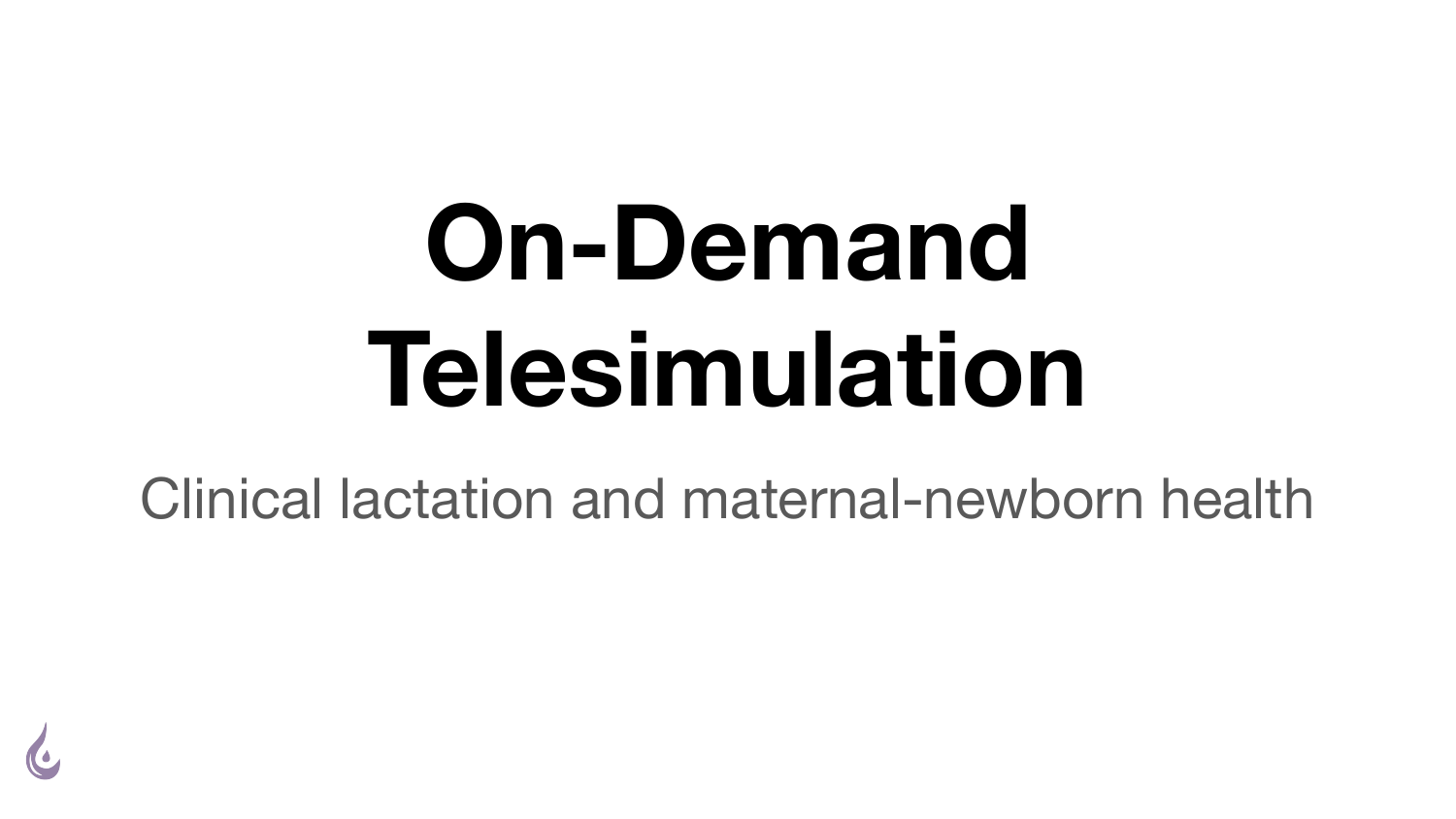





**Challenge** yourself by repeating the case scenario in a 30 min telesimulation

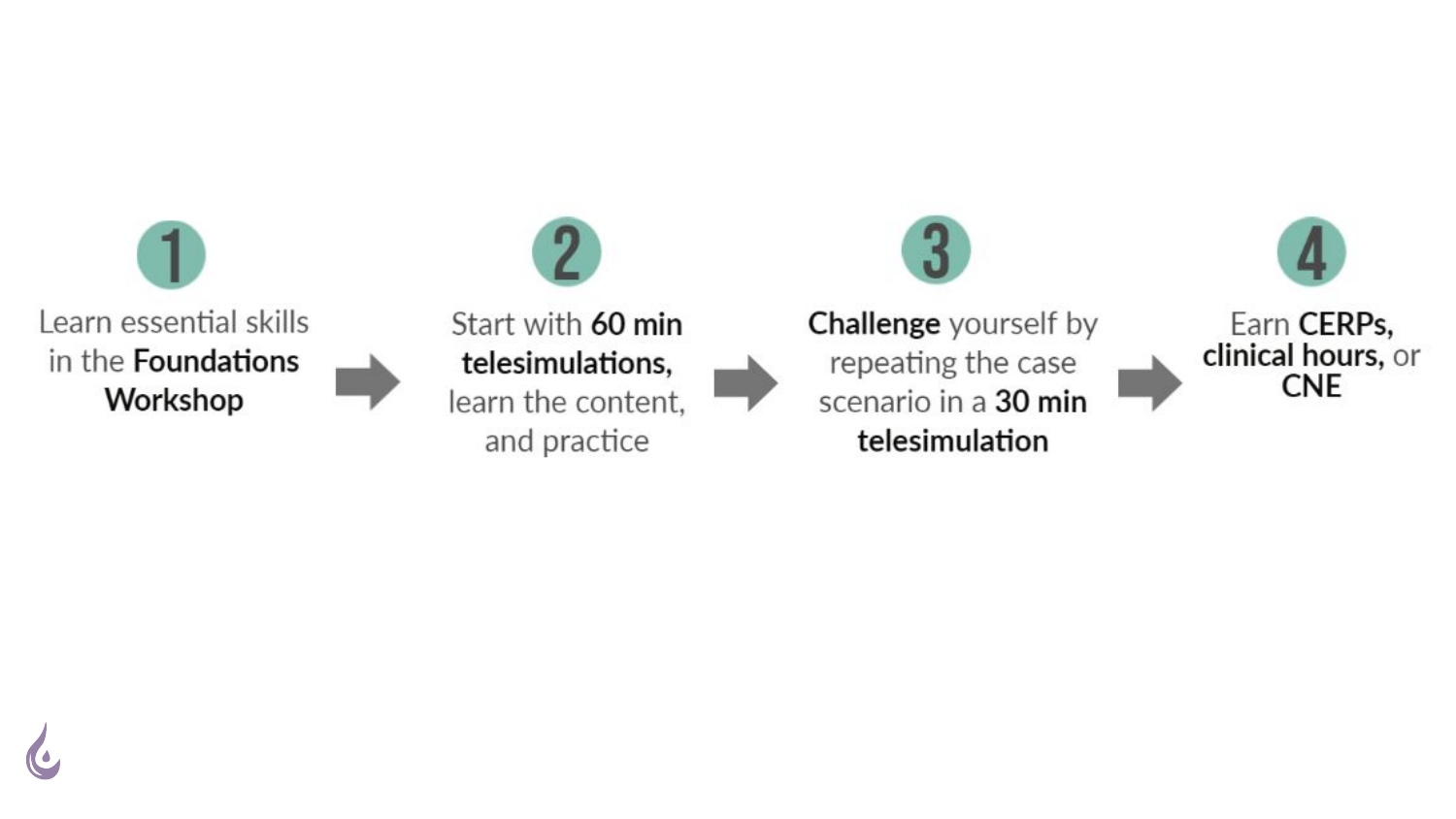

the actor-educator and a clinician

patient actor.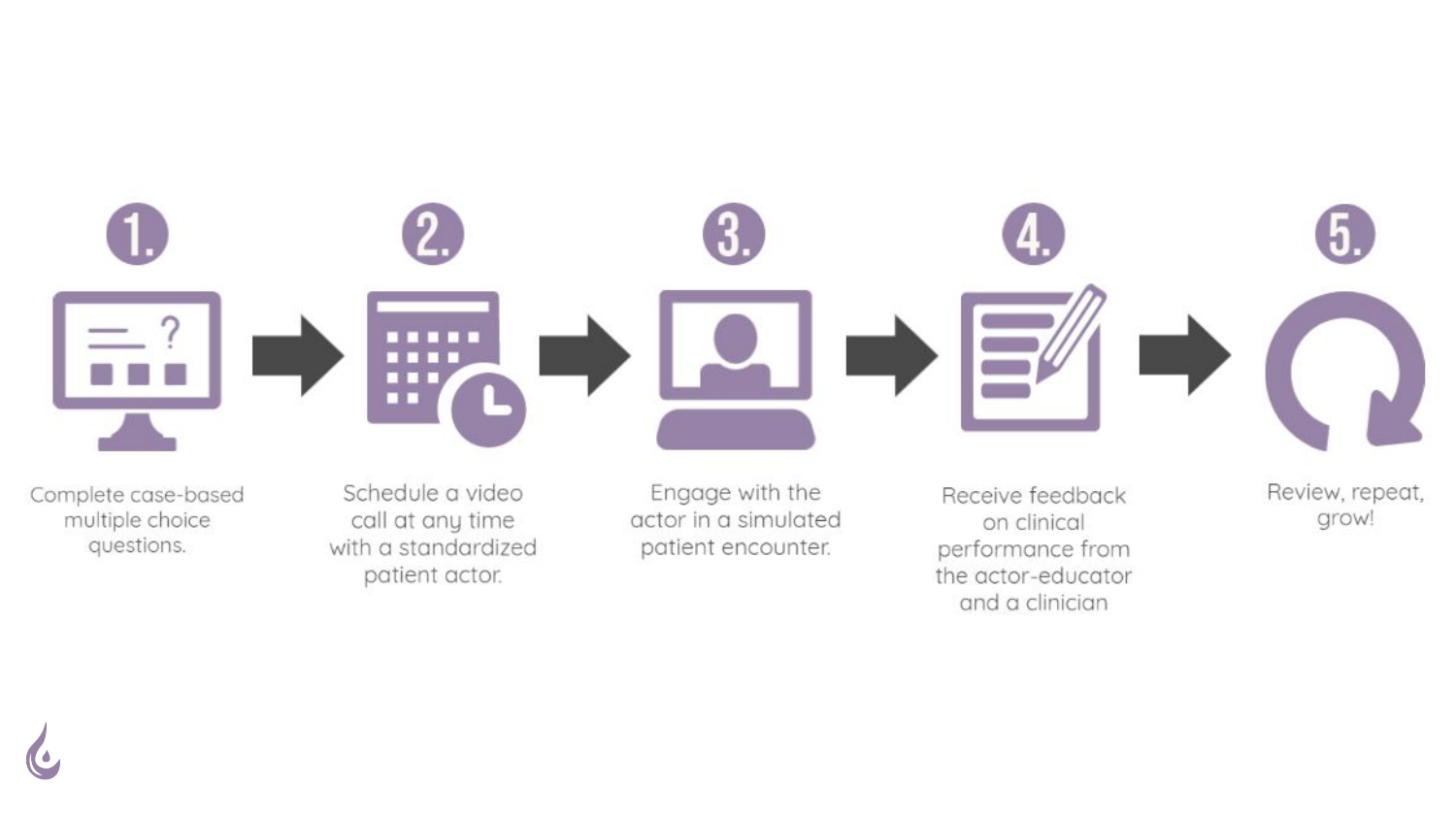### **Communication & interpersonal skills**

- The learner completed the encounter in an organized manner.
- The learner used restatement, reflection, and clarification to indicate that he/she was listening to me.
- The learner summarized each concern, described the management plan, or provided a follow-up plan.
- The learner's affect (eg. body language, facial expressions, and emotional tone) were appropriate for the scenario.
- The learner allowed sufficient time for me to respond.
- The learner expressed empathy to my situation in his/her responses.

### **Clinical skills & knowledge points\***

- I know how to perform breast massage for engorgement.
- I know how to store breast milk.
- I know what to expect in the coming week in terms of breast milk production, expression, and provision to my baby.
- I know which medications are contraindicated with breastfeeding.
- I know why the early postpartum period affects libido.
- I know what findings from a self-breast assessment should be evaluated by a medical specialist
- I know how pregnancy and lactation will affect the physical appearance of my breasts.

**Clinical competence.** Clinical competence is measured using a validated formative assessment rubric (FAR). The actor-educator provides oral and written feedback to the learner using the FAR.

"I know statements" are used as proxies for a patient's self-efficacy. There are 4 "I know statements" per case scenario. \*Listed on this screen are a few examples.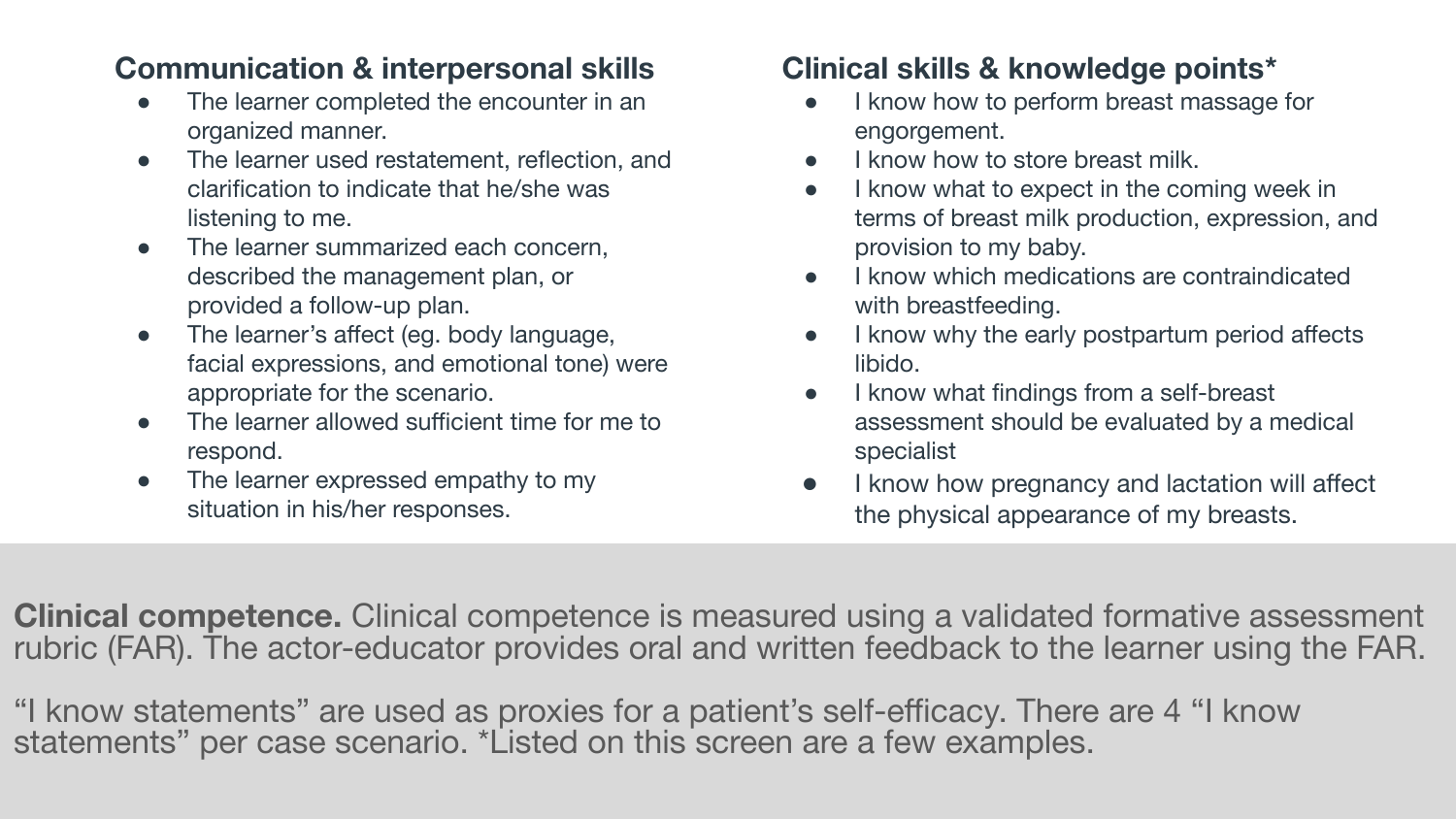#### Dyad summary. Who is this dyad?

Provide the most important points of the maternal history, pediatric history, and breast assessment in a concise fashion.

Do not include unnecessary demographic information (eg. appointment date)

Pretend you are trying to convey the most important information in a limited amount of time to a member of this dvad's healthcare team.

Please find a template for the dyad summary here a

Word limit: less than 100

#### Concern 3. Delayed secretory activation (lactogenesis II)

#### Flaboration.

1. List at least two contributing factors from the parent's history that led to the delay in secretory activation.

2. How do you know that this parent's secretory activation was delayed, but is now 'in progress'?

3. What are the underlying physiologic changes that occur in the breast tissue during secretory activation?

Word Limit: 150

**Encounter Documentation.** The Encounter Documentation is completed after each telesimulation. A learner's clinical decision-making and documentation skills are evaluated by a clinician using a validated summative assessment rubric. A learner will receive written feedback on their Encounter Documentation. Presented on this screen are two example prompts.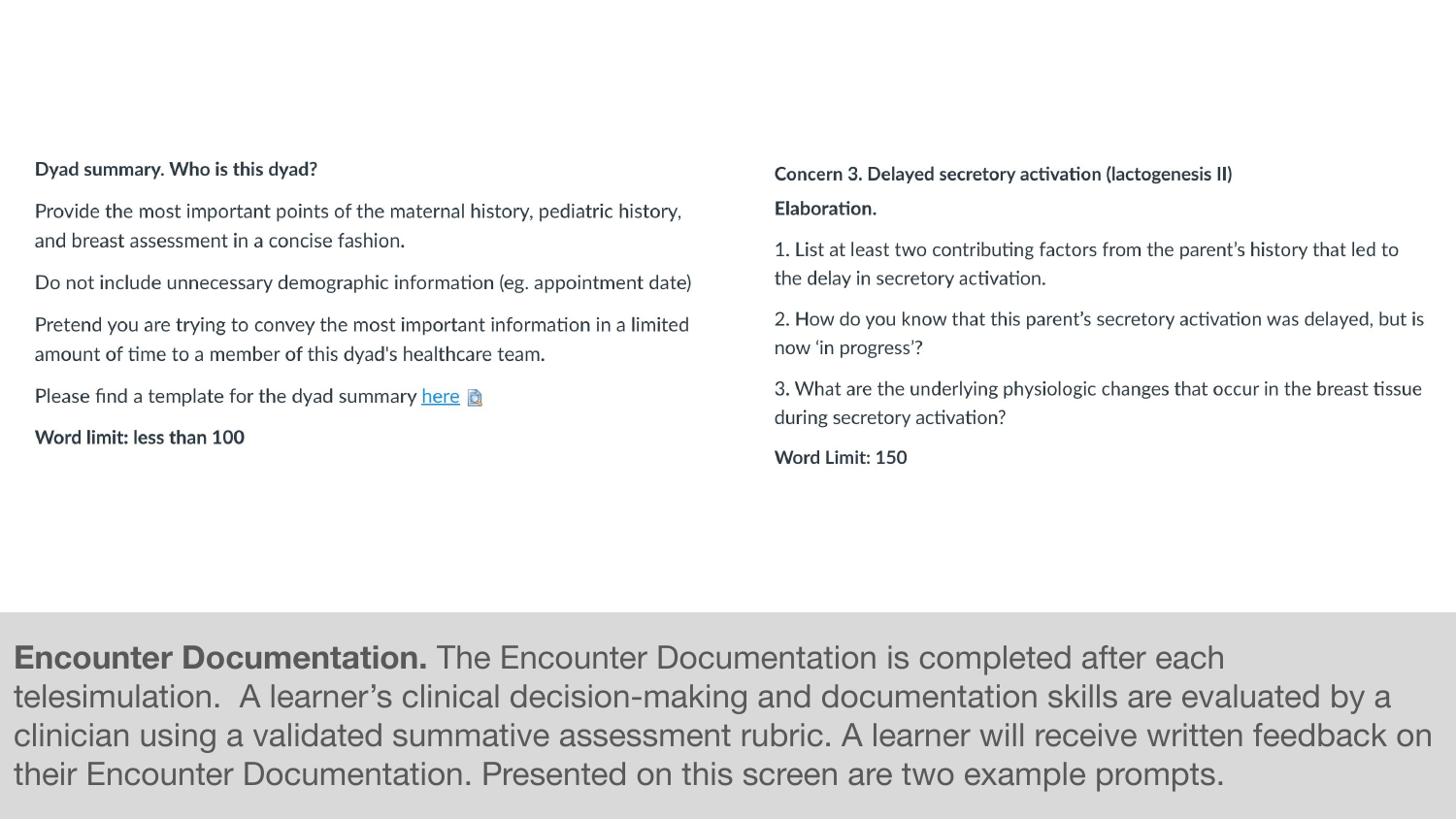# **Foundations Skills Workshop (3 H\*, prerequisite)**

Part 1: Newborn positioning and attachment

Part 2: Breast pumps, equipment, alternative feeding

Part 3: Lactation skills, complications, telesimulation overview

*"See one, do one, teach one" approach*

\*Not in one sitting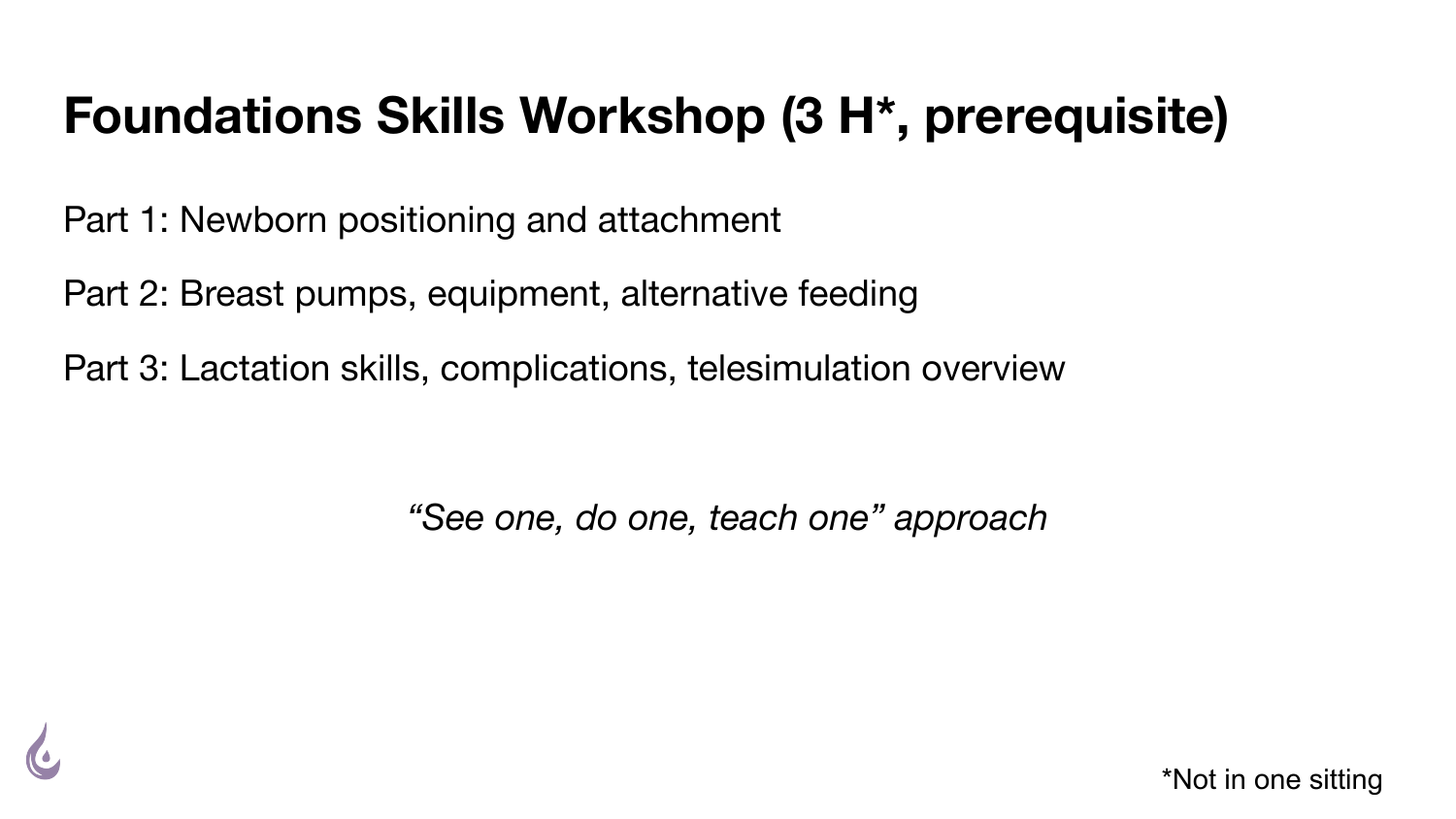# **Foundations Skills Workshop Content**

| Part 1                                                                                                                                                                                                                                                           | Part 2                                                                                                                                                                                                                                                                                 | Part 3                                                                                                                                                                                                                                                            |
|------------------------------------------------------------------------------------------------------------------------------------------------------------------------------------------------------------------------------------------------------------------|----------------------------------------------------------------------------------------------------------------------------------------------------------------------------------------------------------------------------------------------------------------------------------------|-------------------------------------------------------------------------------------------------------------------------------------------------------------------------------------------------------------------------------------------------------------------|
| Parental positioning<br>Newborn positioning<br>$\bullet$<br>(emphasis on laid back,<br>cradle, cross-cradle, and<br>football holds)<br>Newborn attachment<br>Using a supplemental<br>nursing system at the<br>breast/chest<br>Using a nipple shield<br>$\bullet$ | Double-electric breast<br>$\bullet$<br>pump assembly<br>Hands-on pumping<br>$\bullet$<br>techniques<br>Willow/Elvie pump use<br>$\bullet$<br>Haakaa and passive milk<br>$\bullet$<br>collection<br>Paced bottle feeding<br>$\bullet$<br>Cup, spoon, and finger<br>$\bullet$<br>feeding | <b>Breast assessment</b><br>$\bullet$<br>Hand expression<br>$\bullet$<br>Breast massage for<br>$\bullet$<br>engorgement<br>Breast massage for<br>$\bullet$<br>plugged ducts<br>Management of sore<br>$\bullet$<br>nipples<br>Telesimulation overview<br>$\bullet$ |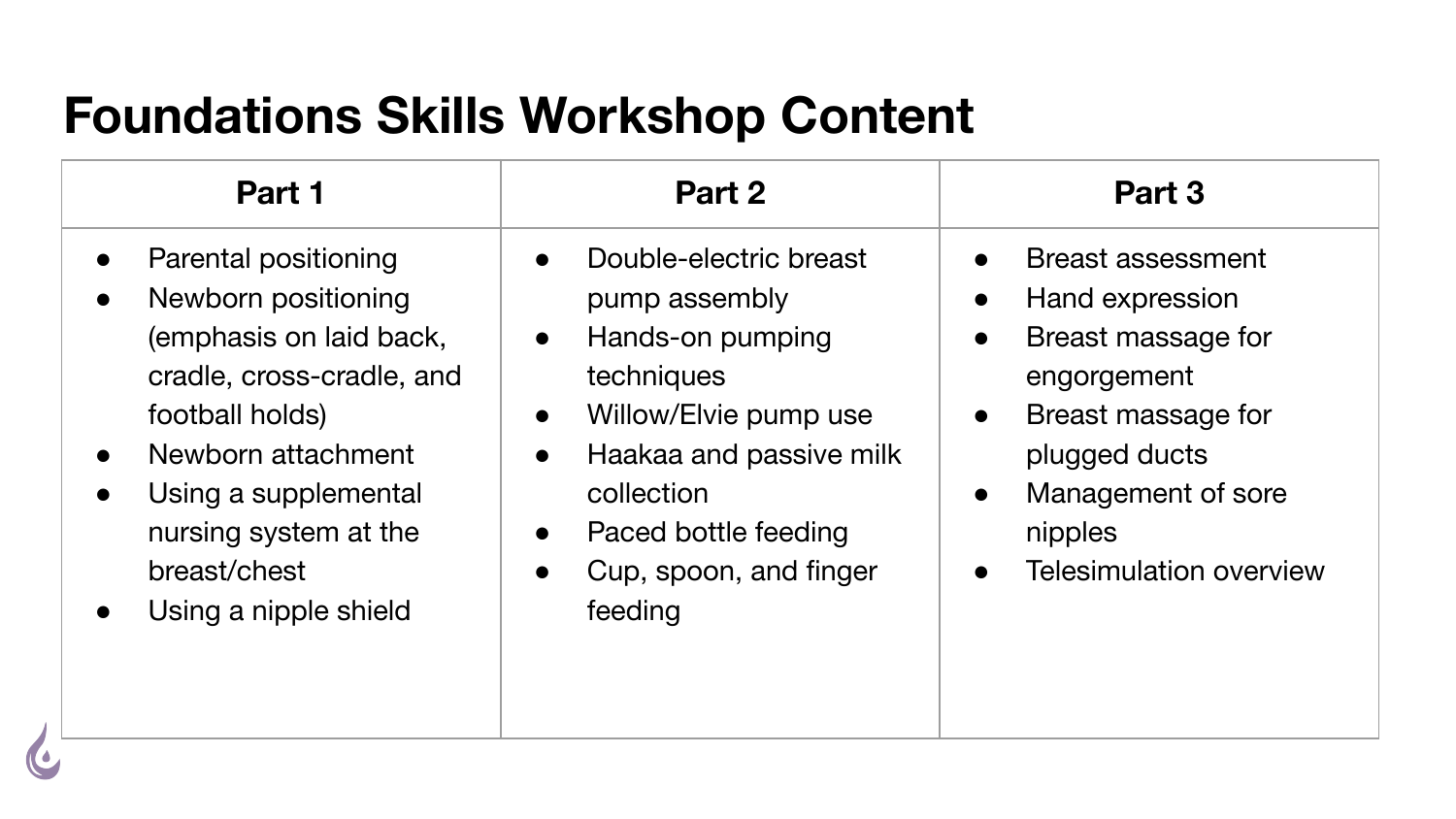# **Example Case Scenarios in Clinical Lactation**

Breast pumping for twins in NICU



Newborn positioning and attachment



Breast engorgement and late preterm infant



Lactation advocacy, education, and support



#### **Day 0**

- **Breast pumps**
- Hand expression
- **Lactation initiation**
- Preterm delivery

# **Day 3**

- Sore nipples
- Painful latch
- Breastfeeding assistance

## **Day 5**

- Newborn jaundice
- Delayed LII
- **Severe** engorgement

### **N/A**

- **Hospital practices**
- Staff lactation education
- Lactation support for employees